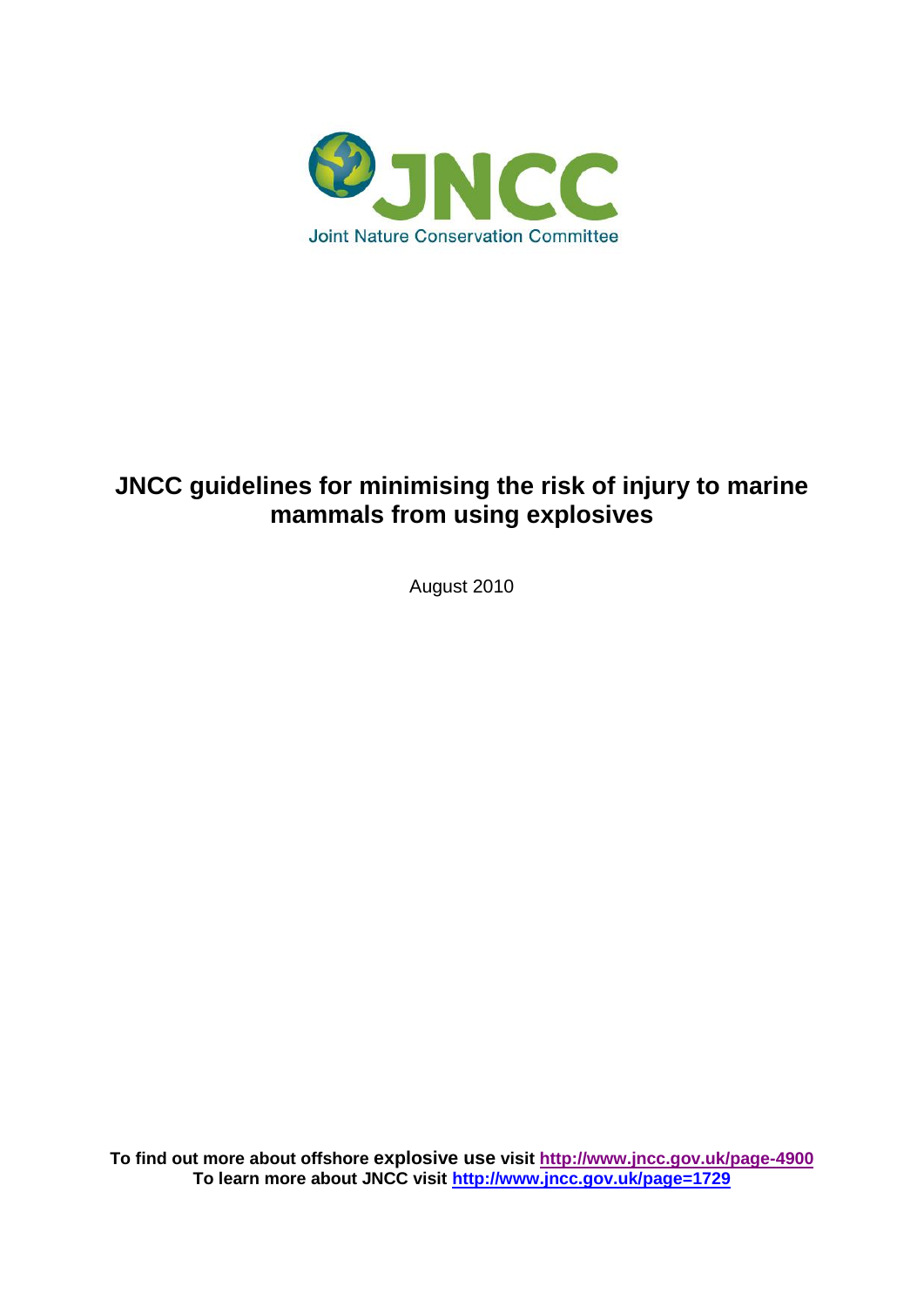

## **JNCC guidelines for minimising the risk of injury to marine mammals from using explosives**

August 2010

#### **Introduction**

These guidelines have been written for activities on the United Kingdom Continental Shelf (UKCS), and are aimed at reducing the risk of injury to negligible levels and potentially reduce the risk of disturbance from explosive activities to marine mammals including seals, whales, dolphins and porpoises.

The use of explosives in the marine environment ranges from inshore activities such as harbour construction to offshore operations such as wellhead or platform decommissioning, and includes research, commercial and military activities, all of which have the potential to impact upon marine mammals.

The Conservation of Habitats and Species Regulations 2010 (the "Habitat Regulations, HR) for England and Wales and the Offshore Marine Conservation (Natural Habitats, &c.) Regulations 2007 (the "Offshore Marine Regulations", OMR, as amended in 2009 and 2010) make it an offence to deliberately kill, injure or disturb marine European Protected Species (EPS, which includes all cetaceans and turtles in UK waters), and it is recognised that underwater explosions have the potential to cause injury or death to these animals. It is considered that adherence to the recommendations in these guidelines will reduce the risk of causing an offence to negligible levels.

**Please note that the mitigation measures recommended in the existing guidelines are more relevant to the prevention of injury rather than disturbance as defined in regulations 41(1)(2) and 39(1A). However, for activities that make use of explosions for a relatively short period of time, it is considered that there would be a low likelihood of disturbance occurring that would constitute an offence under the HR and OMR. Nevertheless, the onus should be on the entity responsible for the activity to assess whether a disturbance offence is likely to occur. Guidance on how to carry out such risk assessment is provided in the JNCC, NE and CCW document 'The protection of marine European Protected Species from injury and disturbance'.**

JNCC notes that other protected fauna, for example turtles, will occur in waters where these guidelines may be used, and would suggest that, whilst the appropriate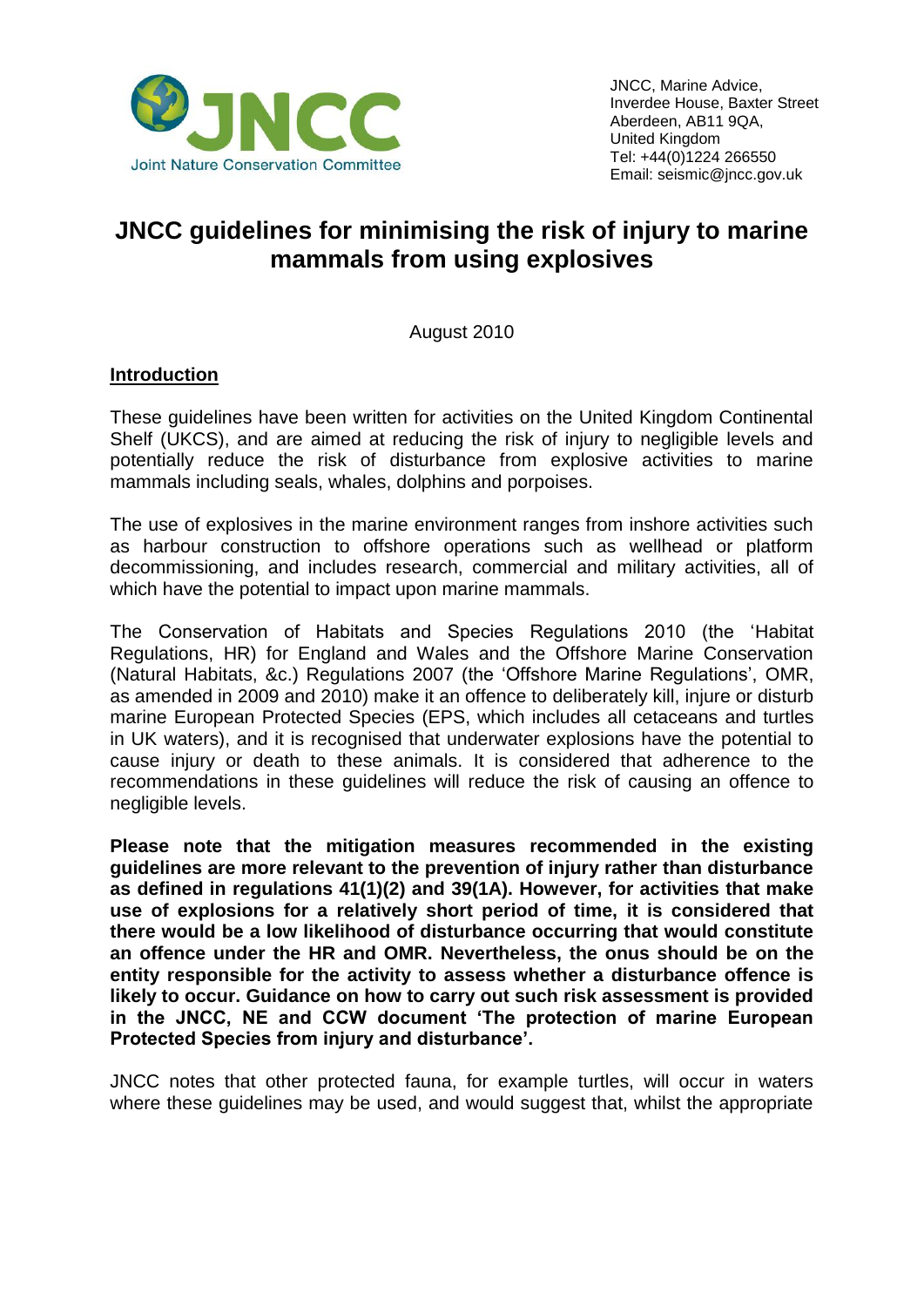mitigation may require further investigation, the protocols recommended for marine mammals would also be appropriate for marine turtles and basking sharks<sup>i</sup>

The JNCC explosive guidelines reflect current best practice for operators to follow during the planning, operational and reporting stages. As the scale of explosive use will vary for each operation, it is recommended that the generic guidance provided below is customised and incorporated into an Environmental Management Plan (EMP), detailing the actions and responsibilities for a specific activity. Ideally, this EMP should be attached to any applications for relevant consents.

## **Index**

Section 1 - The Planning Stage

Section 2 – At the time of operation

- 2.1 Visual Monitoring by Marine Mammal Observers
- 2.2 Passive Acoustic Monitoring (PAM)
- 2.2.1 Use of PAM as mitigation
- 2.3 Pre-detonation search for marine mammals
- 2.4 Delay if marine mammals detected within the Mitigation Zone
- 2.5 Sequencing of the explosive charges
- 2.6 Acoustic Deterrent Devices (ADDs)
- 2.7 Post-detonation search
- 2.8 Communication

Section 3 – Reporting

Section 4 – Background information and applicable legislation

## **Terminology**

 $\overline{a}$ 

**Marine European Protected Species:** These are marine species in Annex IV(a) of the Habitats Directive that occur naturally in the waters of the United Kingdom. These consist of several species of cetaceans (whales, dolphins and porpoises), turtles, and the Atlantic Sturgeon.

**Marine Mammal Observer (MMO)**: Individual responsible for conducting visual watches for marine mammals. It may be requested that observers are trained, dedicated and/or experienced. The MMO may also be a PAM operative.

- **Trained MMO:** Has been on a JNCC recognised course
- **Dedicated MMO**: Trained observer whose role on board is to conduct visual watches for marine mammals (although it could double up as a PAM operative)
- **Experienced MMO**: Trained observer with 3 years of field experience observing for marine mammals, and practical experience of implementing the JNCC guidelines

i Basking sharks are protected from intentional capture or disturbance in British waters (up to 12 miles offshore) under a 1998 listing on the Wildlife and Countryside Act (1981), Schedule 5.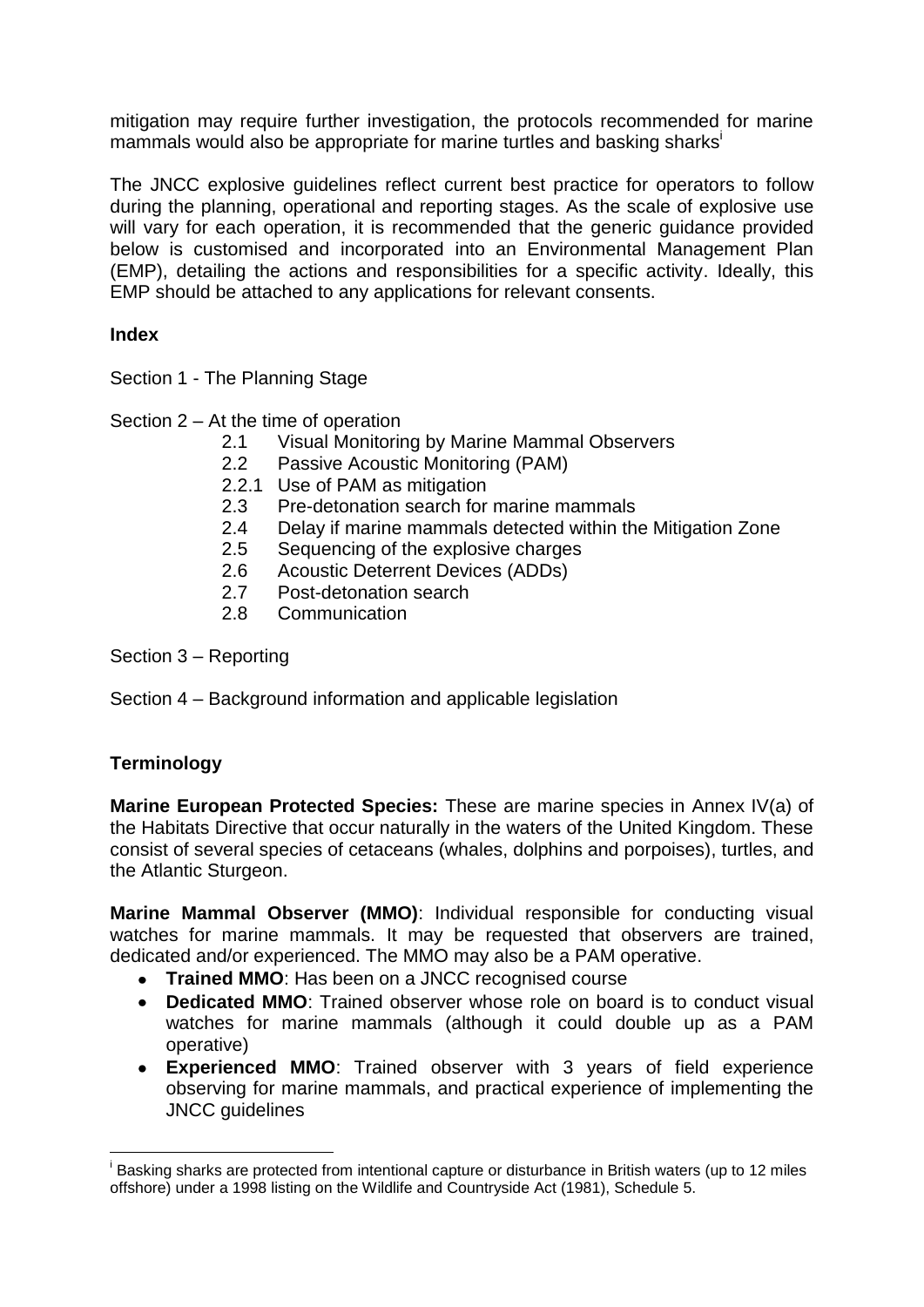**PAM Operative**: Person experienced in the use of PAM software and hardware and marine mammal acoustics

**Mitigation Zone**: The area where a Marine Mammal Observer keeps watch for marine mammals (and delays the start of activity should any marine mammals be detected). In instances where there is uncertainty about the extent of the mitigation zone, it is recommended that the default mitigation zone should have a radius of 1 kilometre.

**Passive Acoustic Monitoring (PAM):** Software system that utilises hydrophones to detect the vocalisations of marine mammals.

## **Section 1 - The Planning Stage**

When the use of explosives is planned, the body responsible for undertaking the proposed activity should:

- Determine what marine mammal species are likely to be present in the survey area and assess if there are any seasonal considerations that need to be taken into account, including for example periods of migration, breeding, calving or pupping. For UKCS activities the ["Atlas of cetacean distribution in north-west](http://www.jncc.gov.uk/page-2713)  [European waters"](http://www.jncc.gov.uk/page-2713) (Reid, *et al* 2003) is a useful starting point.
- As part of the environmental impact assessment, assess the likelihood of injuring or disturbing a European Protected Species. In the UK, it will be necessary to assess the likelihood of committing an offence as defined in the HR and in the OMR.
- Consult the JNCC, NE and CCW guidance on "The protection of marine European Protected Species from injury and disturbance" to assist in the environmental impact assessment. Please contact JNCC to obtain a copy of the latest draft version of the guidance.
- Determine the distance at which the explosive detonations could cause physical  $\bullet$ injury to marine mammals. This should enable the operator to establish a suitable mitigation zone, the area where mitigation measures must be in place to ensure that injury is avoided.
- The default mitigation zone for marine mammal observation mitigation should be 1 kilometre, measured from the explosive source and with a circular coverage of 360 degrees.
- The radius of the mitigation zone may be reduced, or increased, from the default 1-kilometre if evidence supporting this change is accepted by the regulators following consultation with the appropriate nature conservation agency.
- Assess the available mitigation measures that can be put in place to minimise the risk of causing an offence, which should include the following:
	- o Only commence explosive detonations during the hours of daylight and good visibility (observers should be able to monitor the full extent of the mitigation zone). Plan explosive detonations so that the scheduling will reduce the likelihood of encounters with marine mammals. For example this might be an important consideration in certain areas/times, e.g. during seal pupping periods near Special Areas of Conservation for common seals or grey seals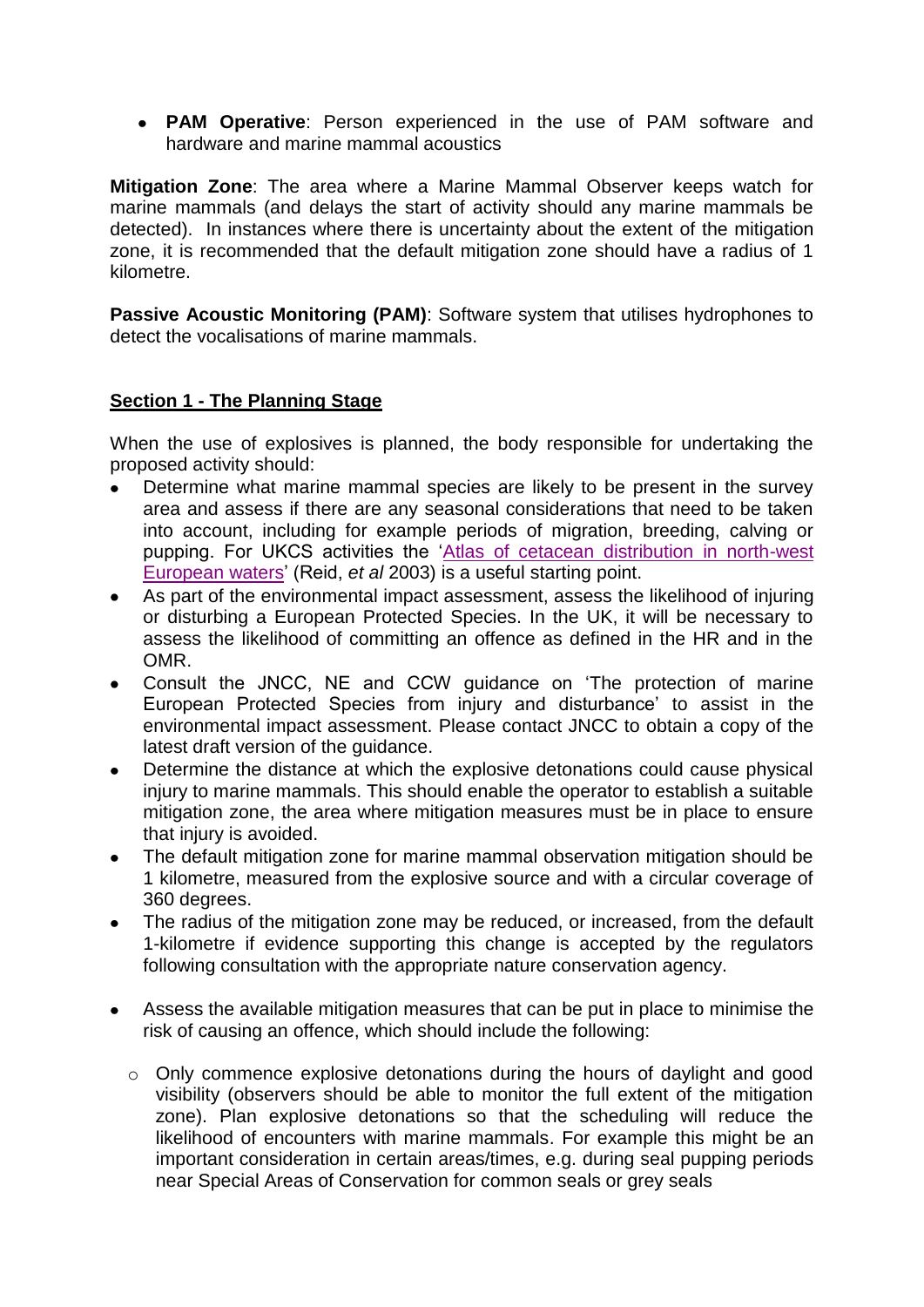- o Seek to provide trained Marine Mammal Observers (MMOs) and Passive Acoustic Monitoring (PAM) operatives to implement the requirements of these guidelines (section 2.1 – 2.4).
- o Accurately determine the amount of explosive required for the operation, so that the amount is proportionate to the activity and not excessive.
- o Plan the sequence of multiple explosive charges so that, wherever possible, the smaller charges are detonated first to maximise the 'soft-start' or 'ramp up' effect.
- o Consider the use of acoustic mitigation devices that could be deployed and left at the detonation site before any explosions are undertaken. The relevant nature conservation agency will be able to advise on the suitability of Acoustic Deterrent Devices (ADDs) on a case by case basis (section 2.6).

#### **Section 2 - At the time of operation**

Visual and / or Passive Acoustic Monitoring (PAM) should be provided throughout the operation. The flowchart in figure 1 illustrates the key decision making stages, which include the pre-detonation search (section 2.3) conducted by Marine Mammal Observers (MMOs) and PAM operatives and the requirement to delay the detonation (section 2.4) if any marine mammals are detected within the mitigation zone. After any break in detonation, or the end of the detonation sequence, a post-detonation search is carried out (section 2.6).



Figure 1. Decision making flowchart for an MMO. If any marine mammals have been detected during the pre-detonation search a delay to the detonation sequence is recommended. After a break in explosive use a post-detonation search is conducted.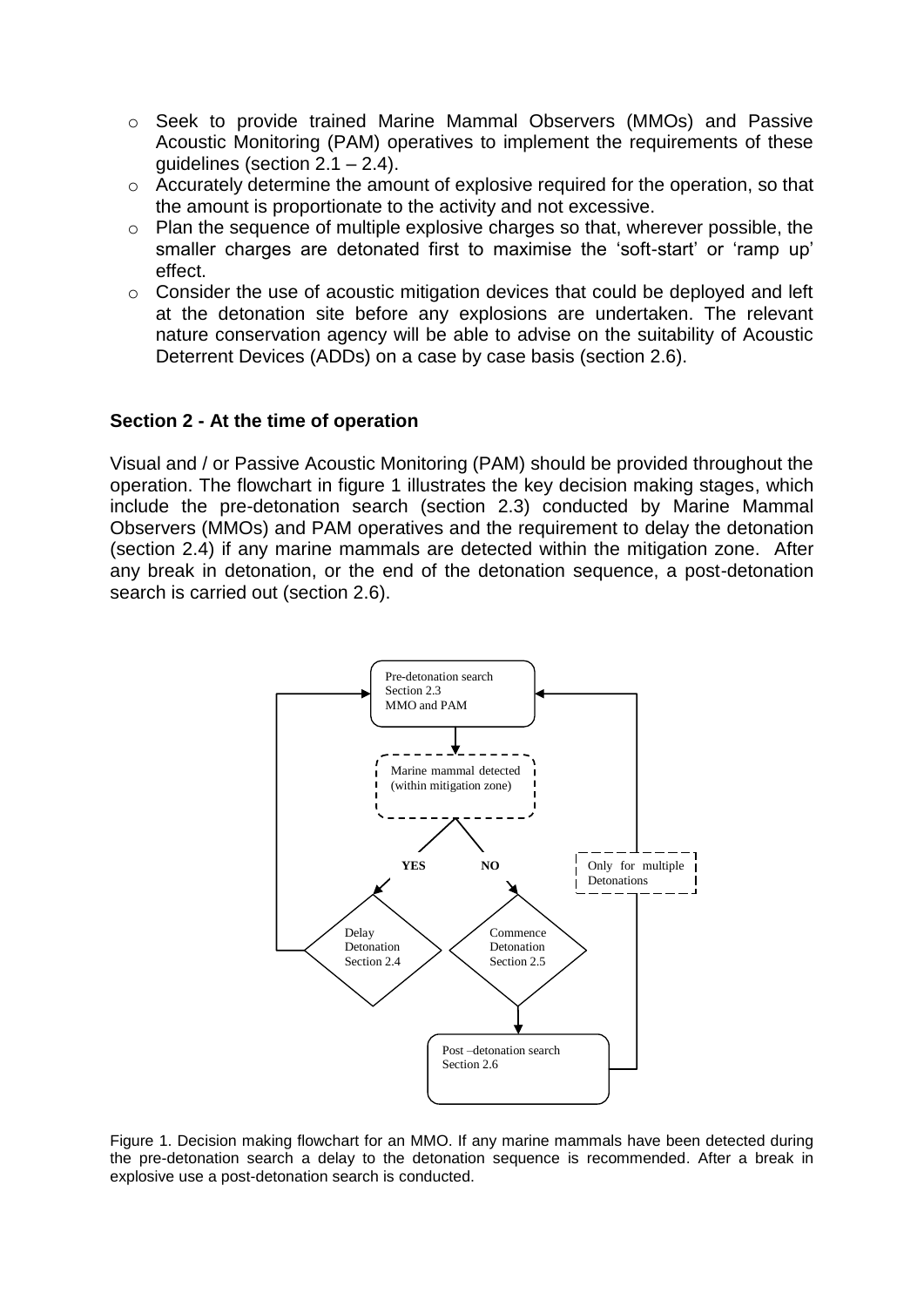## 2.1 Visual Monitoring by Marine Mammal Observers

- The use of dedicated and trained Marine Mammal Observers (MMOs) is recommended.
- The MMO(s) should be onboard the vessel that provides the best viewing platform and is likely to be closest to the explosive activities.
- Visual monitoring for marine mammals should be carried out from a suitable platform such as the ships bridge that allows 360 degree cover
- Depending upon the size of the mitigation zone (figure 2), more than one MMO viewing platform (and therefore more than one vessel) may be required to ensure that the entire mitigation zone can be observed.
- The MMO(s) should concentrate their efforts before, during and after detonation.
- The MMO(s) should be suitably equipped with binoculars and Marine Mammal Reporting forms, and be capable of determining the extent of the mitigation zone in relation to their viewing platform.

All MMO forms, including a guide to completing the forms, and instructions on how to make and use a range finding stick are available on the JNCC website.



Figure 2: A representation of the mitigation zone, this is measured from the location of the explosive source out to a distance of 1 kilometre. The MMO will be required to move away from the detonation to a safe "stand-off" distance before the detonation commences.

## 2.2 Passive Acoustic Monitoring (PAM)

Visual observation is an ineffective mitigation measure during periods of darkness or poor visibility (such as fog), or during periods when the sea state is not conducive to visual mitigation, as marine mammals in the vicinity of explosive sources will not be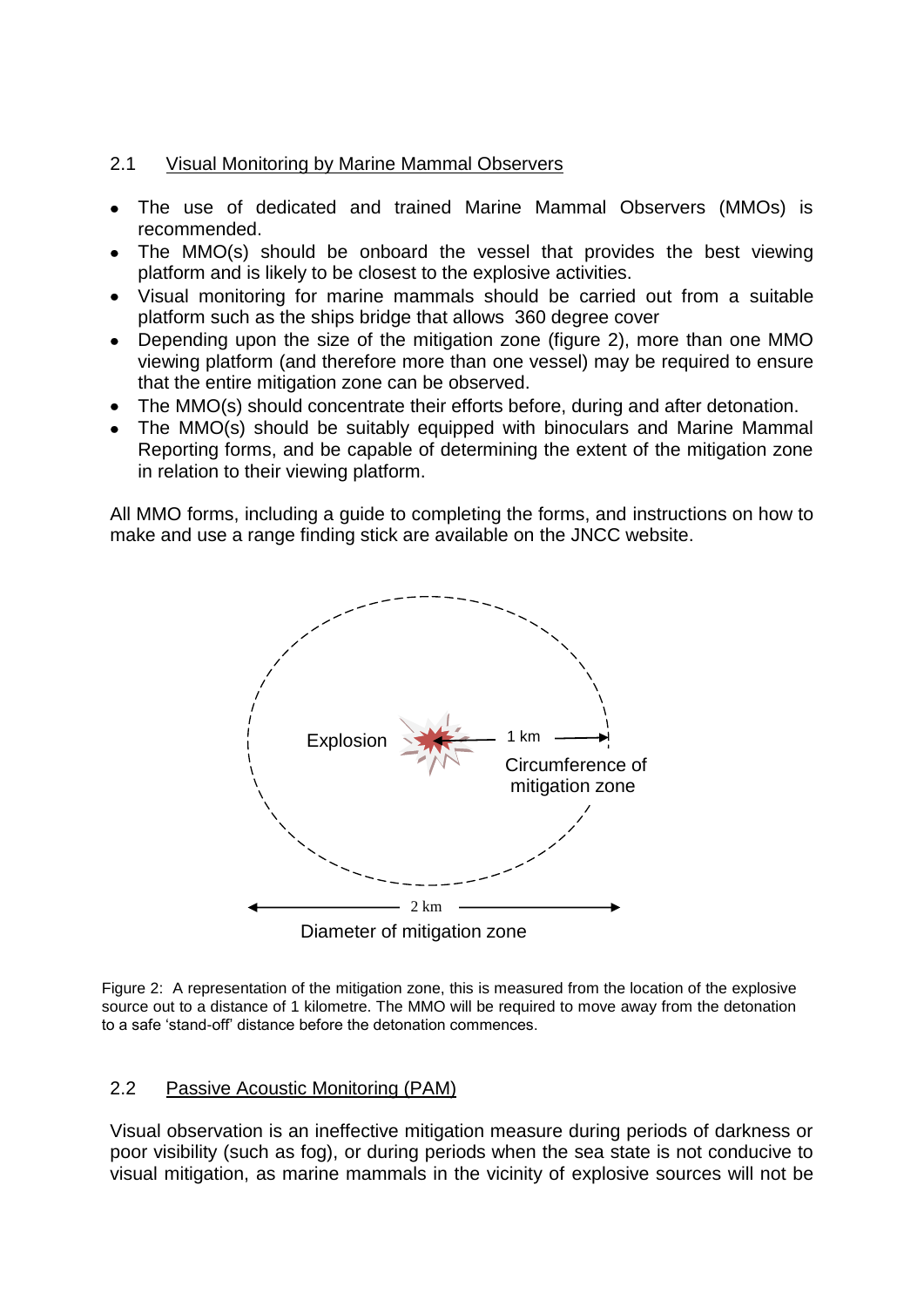detected. JNCC views PAM as the only available mitigation technique that can be used under these conditions, and that it can also be used to enhance the detection of certain marine mammal species.

PAM systems consist of hydrophones that are deployed into the water column, and the detected sounds are processed using specialised software. PAM operatives are needed to set up and deploy the equipment and interpret the detected sounds.

The PAM hydrophones should be situated as close as possible to the site of detonation, and sacrificial hydrophones may therefore be required. Hydrophones deployed from standby vessels can be used for acoustic monitoring, but a disadvantage of these systems is that they will move away from the site of detonation when the vessel moves to the 'stand off' position prior to the detonation, and may then be too far away to detect any marine mammal vocalisations within the mitigation zone.

Remotely operated static PAM systems, which can be left at the detonation site, may be an option (e.g. for well abandonment campaigns), but they may not always be commercially available, or best suited for operations in shallow coastal environments.

## 2.2.1 Use of PAM as mitigation tool

PAM can provide a useful supplement to visual observations undertaken by MMOs. However, in many cases it is not as accurate as visual observation for determining range, and this will mean that the mitigation zone will reflect the range accuracy of the system. For example, if the range accuracy of a system is estimated to be at +/- 300 metres, animals detected and calculated to be within 800 metres of the detonation could, in reality, be  $800 + 300 = 1100$  metres from the detonation, but their detection would still lead to a delay in the soft-start. Although at present it is not possible to express the range accuracy of most PAM systems in numerical terms, this example serves to illustrate that it is always appropriate to use the most accurate system available, and for the PAM operative to factor in a realistic estimate of the range accuracy.

Some PAM systems do not have a reliable range determination facility or can only calculate the range for some species. In such cases, the detection of a confirmed cetacean vocalisation should still be used to initiate postponement of the soft-start if the PAM operator is able to make a judgement about the range of the marine mammal (dependent on species) from the detonation, because of experience gained in differentiating between distant and close vocalisations. In the absence of PAM systems capable of range determination, this expert judgement will constitute the basis for deciding whether an area is free from cetaceans prior to the soft-start.

#### 2.3 Pre-detonation search for marine mammals

At least 1 hour before any type of detonation, a visual watch and, if required, acoustic monitoring, known as the "pre-detonation search", should be carried out in the mitigation zone. The pre-detonation search should continue until the MMO advises that the mitigation zone is clear of marine mammals, and the detonation can start.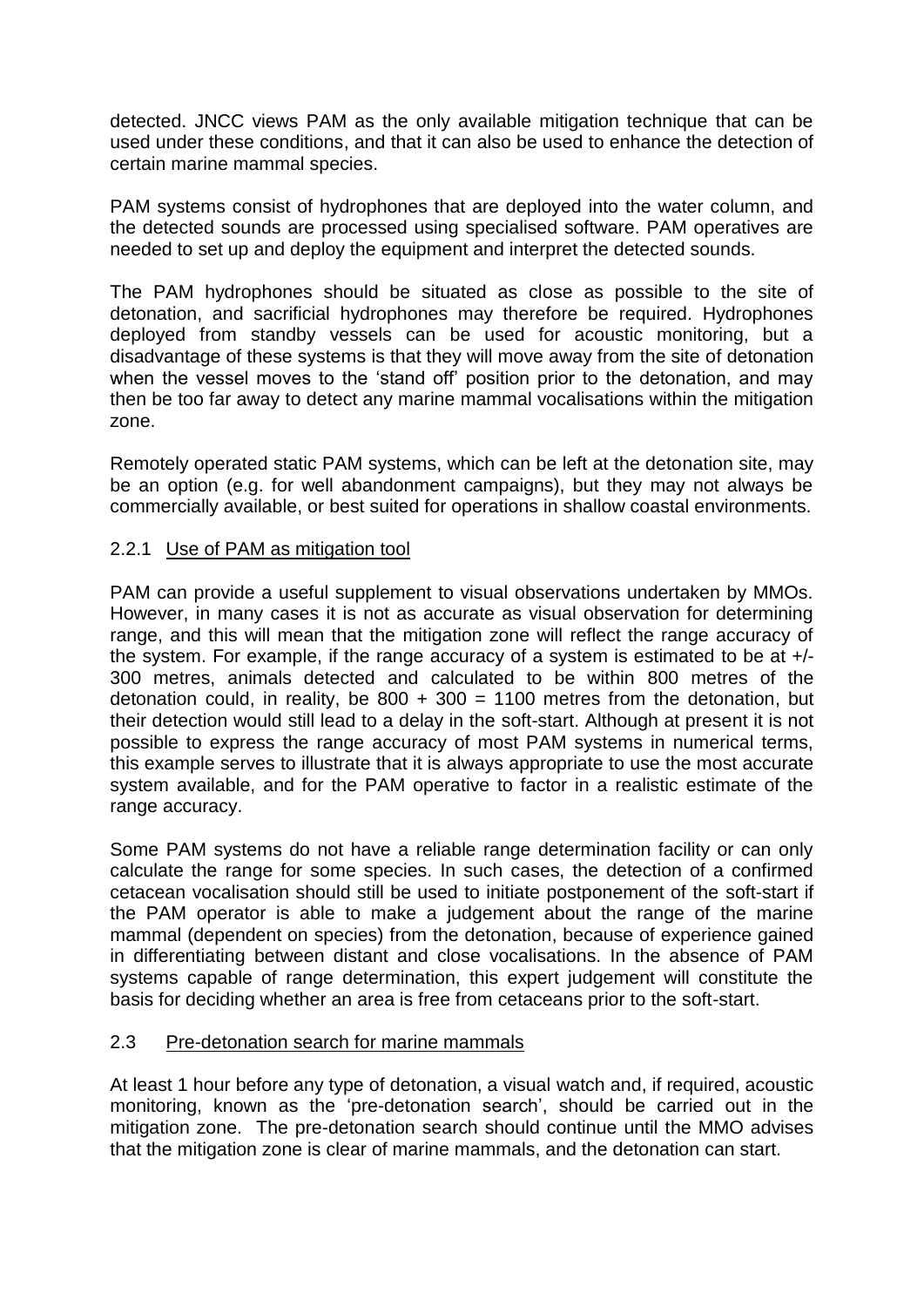## 2.4 Delay if marine mammals detected within the mitigation zone

- Explosive detonations should not be undertaken within 20 minutes of a marine mammal being detected within the mitigation zone.
- If a marine mammal is observed, or acoustically detected, within the mitigation zone, it should be monitored and tracked until it moves out of range. The MMO should notify the relevant chain of command of the detection, and advise that the operation should be delayed. If the marine mammal is not detected again within 20 minutes, it can be assumed that it has left the area and the detonation may commence.
- If an animal has been detected acoustically, the PAM operative should use a range indication and their judgement to determine whether the marine mammal is within the mitigation zone.
- If an MMO or PAM operative is uncertain whether marine mammals are present within the mitigation zone, they should advise that the activity should be delayed as a precaution until they are certain that no animals are present.

#### 2.5 Sequencing of the explosive charges

Whenever possible, the order in which the explosive charges are detonated should be controlled, with the aim of reducing the environmental impact. A progressive increase in charge size (generally referred to as 'soft-start' or 'ramp up') may be effective as a means of reducing the risk of injury, by allowing time for marine mammals to move away from the area.

Where practical, the sequence of detonations should start with the smaller charges and leave the larger charges until last. Where the work scope dictates that groups of charges must be detonated together, consideration should be given to appropriate fusing to fractionally delay the detonation of the second and subsequent charges (only by milliseconds), thus reducing the cumulative effect of the charges and lessening the impact of the shock wave.

#### 2.6 Acoustic Deterrent Devices (ADDs)

The use of devices that have the potential to exclude animals from the mitigation zone should be considered. Acoustic Deterrent Devices (ADDs) should only be used in conjunction with visual and / or acoustic monitoring and for as short period as necessary to minimise the introduction of additional noise.

In theory, ADDs have the potential to reduce the risk of causing injury to marine mammals and are relatively cost effective. However, evidence relating to the efficacy of acoustic deterrents such as "scrammers" or "pingers" is currently limited, and there is a need for studies to quantify the efficacy of candidate devices to determine their applicability as suitable mitigation measures.

When planning to use ADDs, the potential effectiveness of candidate devices on the key marine mammal species likely to be present in the area should be assessed as part of the EIA process for the activity. This assessment should feed into the site specific Environmental Management Plan (EMP) or equivalent. It is expected that these devices would always be used in accordance with recommended conditions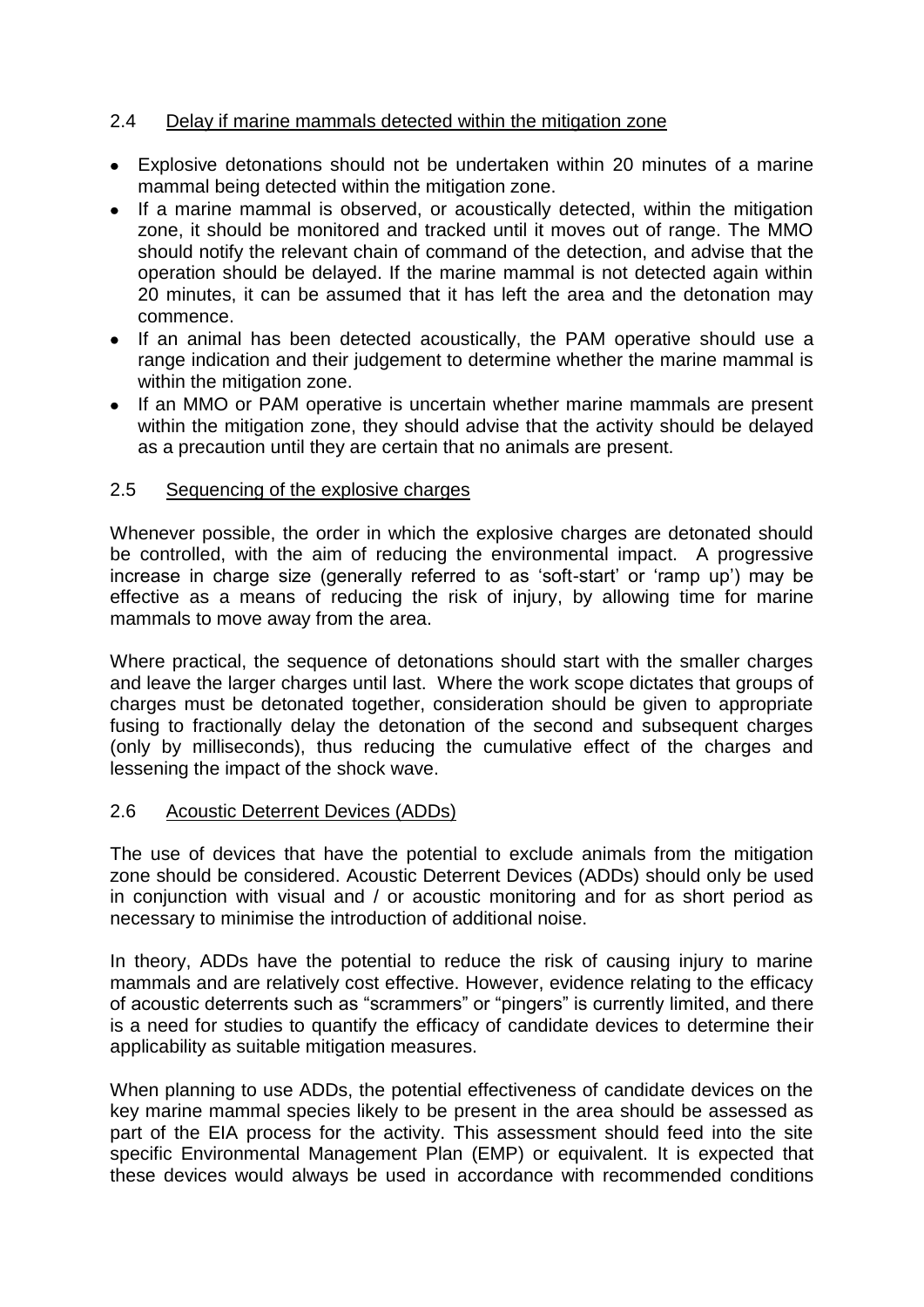that would prevent the exposure of animals to disturbance that would constitute an offence under regulations 41 and 39 of the Habitat Regulations and the Offshore Marine Regulations, respectively. However, it should be noted that a wildlife licence under the Wildlife and Countryside Act 1981 (within 12 nm) might be required to authorise a potential intentional disturbance.

The use of ADDs will be subject to a number of recommended conditions, for example:

- ADDs should be positioned in the water in close proximity to the explosive source installed; the vessel with the MMOs and PAM operatives may not be a suitable mooring location for these devices.
- ADDs should be switched on for a pre-determined number of emissions during the pre-detonation search and turned off immediately once the detonations have commenced.

## 2.7 Post-detonation search

The MMO should maintain a post-detonation search within the mitigation zone for at least 15 minutes after the last detonation, to look for any evidence of injury to marine life, including fish kills. Any unusual observations should be noted in the report.

#### 2.8 Communication

It is vital that clear communication channels exist between MMO(s) / PAM operators and personnel detonating the explosives. As each explosive use is likely to be different, it is recommended that communication channels should be established and in place before the activity commences, and ideally these matters should be discussed and agreed at a pre-mobilisation meeting. For example, the MMO or PAM operator might communicate directly with the engineers detonating the explosives, or via another member of the crew.

## **Section 3 - Reporting**

Reports detailing the marine mammal mitigation activities, the "MMO and PAM reports" should be sent to the JNCC, after the explosives operation has been completed. Ideally the reports should be sent by e-mail to **[seismic@jncc.gov.uk](mailto:seismic@jncc.gov.uk)**, or they can be posted to the address on the front page of these guidelines. Reports should include:

Important information to record in the MMO report:

- Where relevant, the reference number for the activity provided by the regulatory  $\bullet$ authority.
- Date and location of the activity.
- Details of the proposed operation, including: information on the size of charges used; the start times of explosive detonations; the start and end times of watches by MMOs; the start and end times of any acoustic monitoring using PAM; and details of all explosive activity during the relevant watches.